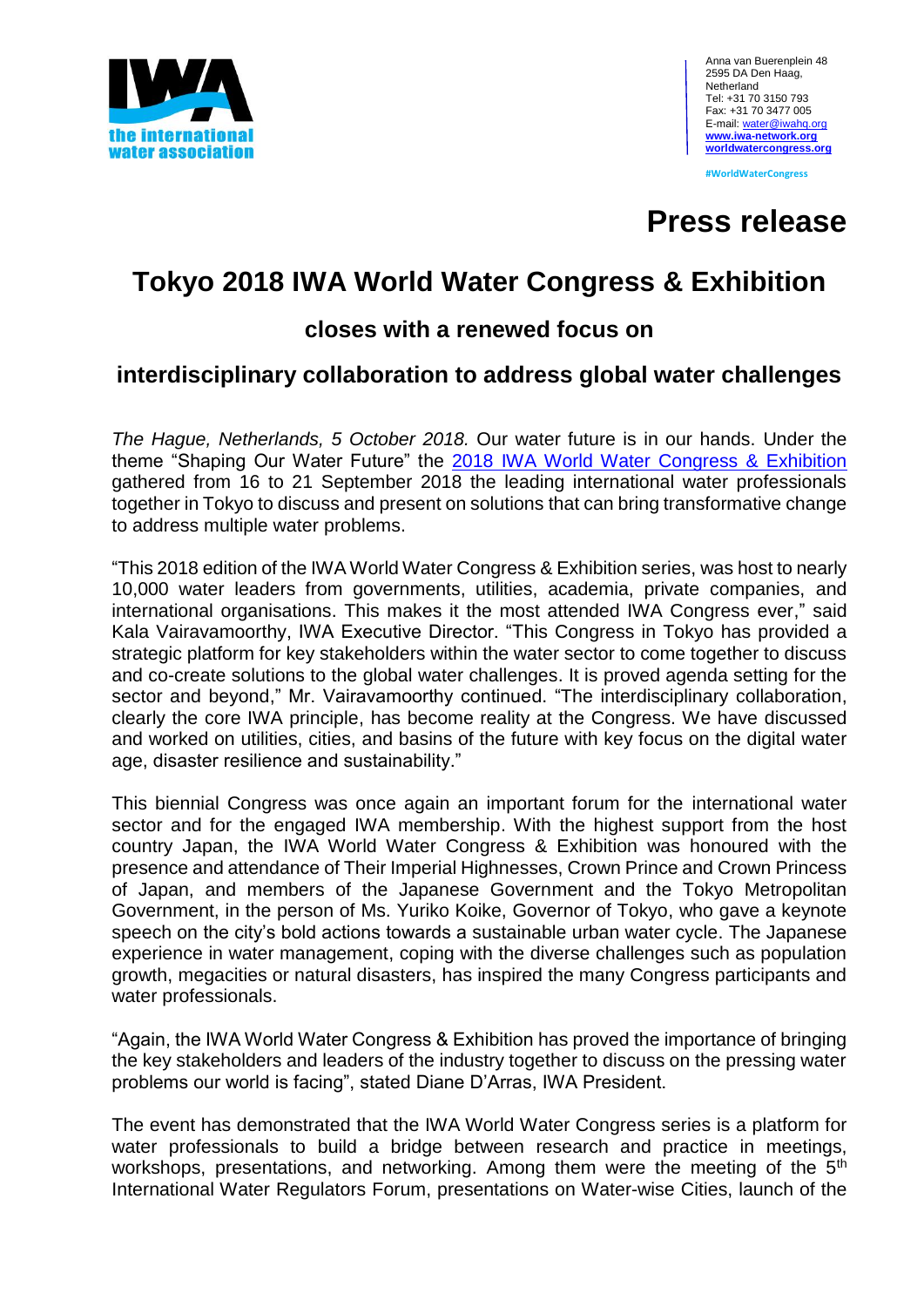

new IWA Specialist Group on Non-Sewered Sanitation, the new platform for accelerating the Diffusion of Innovation, the new grouping on Path to a Digital Water Age, and the new initiative to support members on Policy Development.

A number of partnership agreements and Memoranda of Understanding were signed over the course of the week, including with the Chartered Institution of Water and Environmental Management (CIWEM) and the Alliance of Water Stewardship.

With a focus on our water future and security, the Danish Minister for Environment and Food, Mr. Jakob Ellemann-Jensen, is looking forward to hosting the next IWA World Water Congress & Exhibition in Copenhagen, Denmark, in 2020 to work with the IWA water professional community on water smart and liveable cities. "

"Only together we can learn and provide solutions," raised Ms. D'Arras. "Being a space for professionals to exchange water knowledge, the International Water Association and its membership have once again demonstrated the enormous potential and strength we the water professionals have to shape our water future."

### **IWA Awards**

At the Congress in Tokyo, the **[IWA Awards](http://www.iwa-network.org/awards/)** were presented to the top leading water professionals and celebrated innovation and leadership in the sector, with Professor Tony Wong receiving the IWA Global Water Award. The award recognises Wong's pioneering programme of work – the urban water sensitive design approach.

At the Congress the further IWA award categories counted with Awards in the sections Women and Water - Akissa Bahri, Young leadership - Jacob Kwasi Amengor, Professional development– company Black & Veatch, and the Project Innovation Awards with 18 winners in six categories, including the Kiran and Pallavi Patel Grand Innovation Award, awarded to the team behind Cranfield University's Nano Membrane Toilet.

## **Exhibition**

As an integrated and key element of the event, the [Exhibition](http://worldwatercongress.org/exhibition/) brought together 252 global exhibitors, proving again, the exhibition to be a valuable networking place in the Congress, where exhibitors and delegates exchanged solutions and innovations to shape our water future.

The exhibition presented a full picture of the global water sector: water utilities, governments, consultants, contractors and technology providers presented their contribution to sustainable solutions globally. It included country pavilions with their clustered approaches and solutions from e.g. Japan, Denmark, Nordic area, Netherlands, Belgium, China, Australia, Chinese Taipei and an African Pavilion with contributions from many African countries and the African Water Association (AfWA).

The IWA-Isle Emerging Technologies & Challenge Exchange Hub was a key element of the exhibition with 10 selected global technology providers and their innovations. The Hub facilitated as the meeting point between the utilities behind the challenges and innovative solution providers and focussed on the following themes: Challenges and Opportunities for Deployment of Water Treatment World-wide and Challenges in Water Recycling from Industrial Waste Water Stream. Further, the exhibition was also the host for the IWA Water-